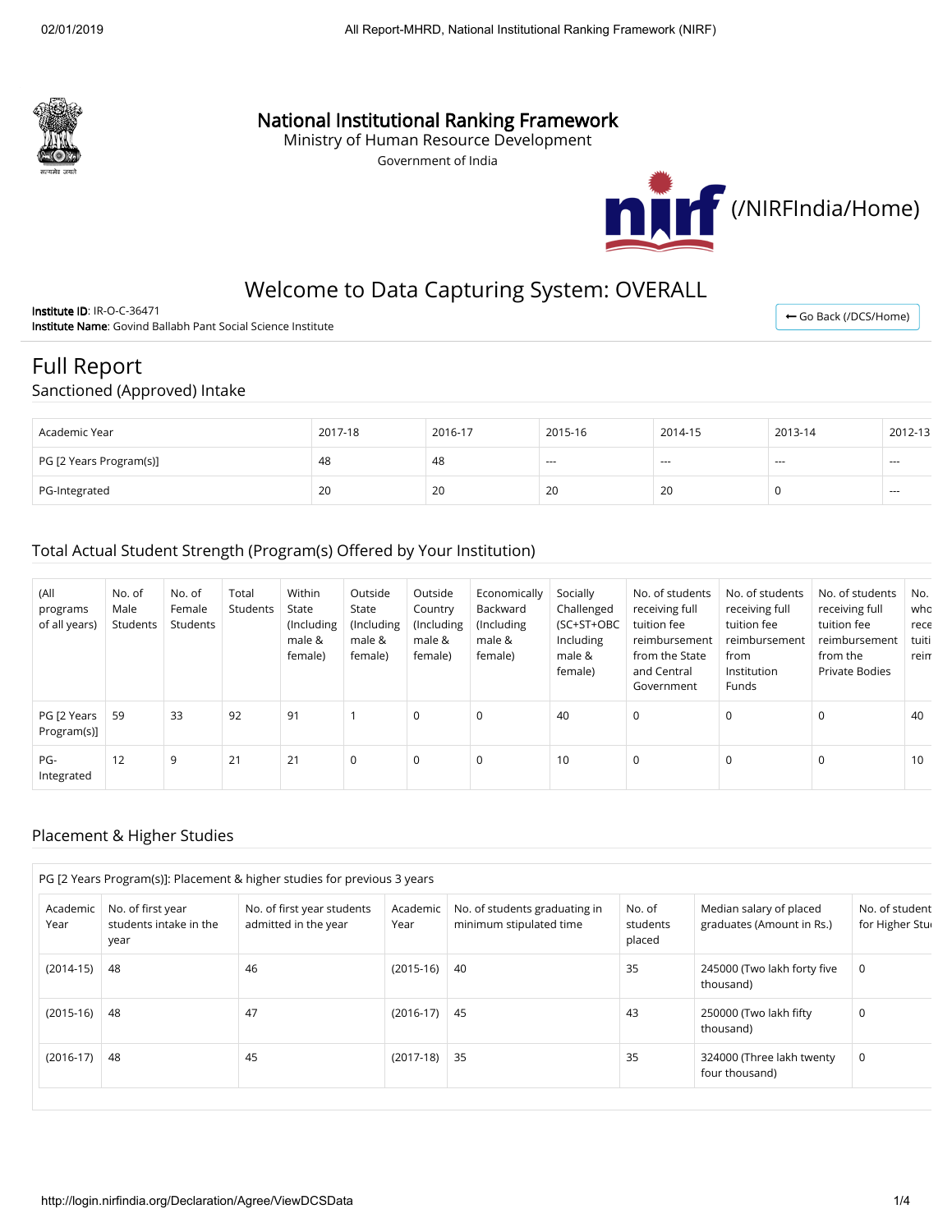|                  |                                                     | PG-Integrated [5 Years Program(s)]: Placement & higher studies for previous 3 years |                  |                                                          |                              |                                                      |                                   |
|------------------|-----------------------------------------------------|-------------------------------------------------------------------------------------|------------------|----------------------------------------------------------|------------------------------|------------------------------------------------------|-----------------------------------|
| Academic<br>Year | No. of first year<br>students intake in the<br>year | No. of first year students<br>admitted in the year                                  | Academic<br>Year | No. of students graduating in<br>minimum stipulated time | No. of<br>students<br>placed | Median salary of placed<br>graduates (Amount in Rs.) | No. of student<br>for Higher Stur |
| $(2011-12)$ 0    |                                                     | 0                                                                                   | $(2015-16)$ 0    |                                                          | 0                            | 0 (Zero)                                             | 0                                 |
| $(2012-13)$ 0    |                                                     | 0                                                                                   | $(2016-17)$ 0    |                                                          | 0                            | 0 (Zero)                                             | C                                 |
| $(2013-14)$ 0    |                                                     | 0                                                                                   | $(2017-18)$ 0    |                                                          | 0                            | 0 (Zero)                                             | <sup>-</sup>                      |
|                  |                                                     |                                                                                     |                  |                                                          |                              |                                                      |                                   |

#### Ph.D Student Details

| Ph.D (Student pursuing doctoral program till 2017-18; Students admitted in the academic year 2018-19 should not be entered here.) |         |                       |         |         |  |  |
|-----------------------------------------------------------------------------------------------------------------------------------|---------|-----------------------|---------|---------|--|--|
|                                                                                                                                   |         | <b>Total Students</b> |         |         |  |  |
| Full Time                                                                                                                         |         | 32                    |         |         |  |  |
| Part Time                                                                                                                         | 0       |                       |         |         |  |  |
|                                                                                                                                   |         |                       |         |         |  |  |
| No. of Ph.D students graduated (including Integrated Ph.D)                                                                        |         |                       |         |         |  |  |
|                                                                                                                                   | 2017-18 |                       | 2016-17 | 2015-16 |  |  |
| Full Time                                                                                                                         | 2       |                       | 3       | 2       |  |  |
| Part Time                                                                                                                         | 0       |                       | 0       | 0       |  |  |

## Financial Resources: Utilised Amount for the Capital & Operational expenditure for previous 3 years

| <b>Financial Year</b>                                                                                                                            | 2017-18                                                                               | 2016-17                                                   | 2015-16                                           |
|--------------------------------------------------------------------------------------------------------------------------------------------------|---------------------------------------------------------------------------------------|-----------------------------------------------------------|---------------------------------------------------|
|                                                                                                                                                  | <b>Utilised Amount</b>                                                                | <b>Utilised Amount</b>                                    | Utilised Amou                                     |
| Annual Capital Expenditure on Academic Activities and Resources (excluding expenditure on buildings)                                             |                                                                                       |                                                           |                                                   |
| Library                                                                                                                                          | 3911808 (Thirty nine lakh eleven th<br>ousand eight hundred eight)                    | 4181000 (Forty one lakh eighty one<br>thousand)           | 1526000 (Fifteen lakh tv<br>ousand)               |
| New Equipment for Laboratories                                                                                                                   | 0 (zero)                                                                              | 0 (zero)                                                  | $0$ (zero)                                        |
| <b>Engineering Workshops</b>                                                                                                                     | 0 (zero)                                                                              | 0 (zero)                                                  | $0$ (zero)                                        |
| Other expenditure on creation of Capital Assets (excluding expenditure<br>on Land and Building)                                                  | 0 (zero)                                                                              | 0 (zero)                                                  | $0$ (zero)                                        |
| Annual Operational Expenditure                                                                                                                   |                                                                                       |                                                           |                                                   |
| Salaries (Teaching and Non Teaching staff)                                                                                                       | 46012273 (Four crore sixty lakh tw<br>elve thousand two hundred sevent<br>y three)    | 30535000 (Three crore five lakh thi<br>rty five thousand) | 27881000 (Two crore se<br>lakh eighty one thousan |
| Maintenance of Academic Infrastructure or consumables, other running<br>expenditures etc. (excluding maintenance of hostels and allied services) | 14648961 (One crore forty six lakh<br>forty eight thousand nine hundred<br>sixty one) | 13053000 (One crore thirty lakh fift<br>y three thousand) | 12103000 (One crore tw<br>hree thousand)          |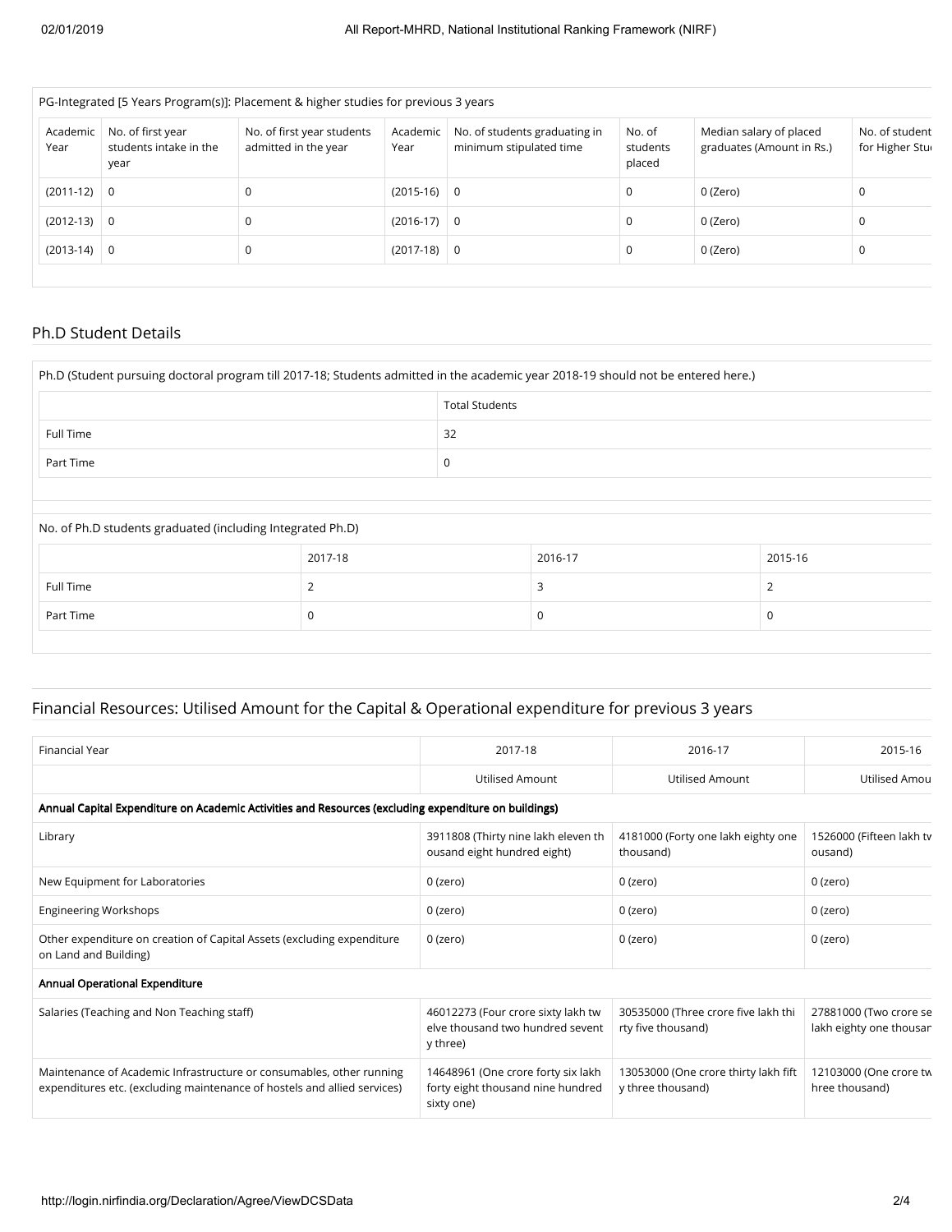| Financial Year                 | 2017-18                                                         | 2016-17                                     | 2015-16                  |
|--------------------------------|-----------------------------------------------------------------|---------------------------------------------|--------------------------|
|                                | Utilised Amount                                                 | Utilised Amount                             | Utilised Amou            |
| Seminars/Conferences/Workshops | 117713 (One lakh seventeen thous<br>and seven hundred thirteen) | 137000 (One lakh thirty seven thou<br>sand) | 607000 (Six lakh seven t |

#### IPR

| Calendar year            | 2017 | 2016 | 2015 |
|--------------------------|------|------|------|
| No. of Patents Published |      |      |      |
| No. of Patents Granted   |      |      |      |

## Sponsored Research Details

| Financial Year                              | 2017-18                                                         | 2016-17                                                      | 2015-16                                                   |
|---------------------------------------------|-----------------------------------------------------------------|--------------------------------------------------------------|-----------------------------------------------------------|
| Total no. of Sponsored Projects             | 10                                                              |                                                              | 8                                                         |
| Total no. of Funding Agencies               | 10                                                              | 6                                                            | 8                                                         |
| Total Amount Received (Amount in<br>Rupees) | 2788511                                                         | 1444952                                                      | 2555385                                                   |
| Amount Received in Words                    | Twenty seven lakh eighty eight thousand five hun<br>dred eleven | Fourteen lakh fofty four thousand nine hundr<br>ed fifty two | Twenty five lakh fifty five thousand thi<br>d eighty five |

## Consultancy Project Details

| Financial Year                           | 2017-18 | 2016-17 | 2015-16 |
|------------------------------------------|---------|---------|---------|
| Total no. of Consultancy Projects        |         |         |         |
| Total no. of Client Organizations        |         |         |         |
| Total Amount Received (Amount in Rupees) |         |         |         |
| Amount Received in Words                 | Zero    | Zero    | Zero    |

### Executive Development Programs (Minimum one year duration)

| Financial Year                              | 2017-18 | 2016-17 | 2015-16 |
|---------------------------------------------|---------|---------|---------|
| Total no. of Executive Development Programs |         | 0       | 0       |
| Total no. of Participants                   |         | υ       | τ.      |
| Total Annual Earnings (Amount in Rupees)    |         | U       | U       |
| <b>Total Annual Earnings in Words</b>       | Zero    | Zero    | Zero    |

l l f h ll h ll d d